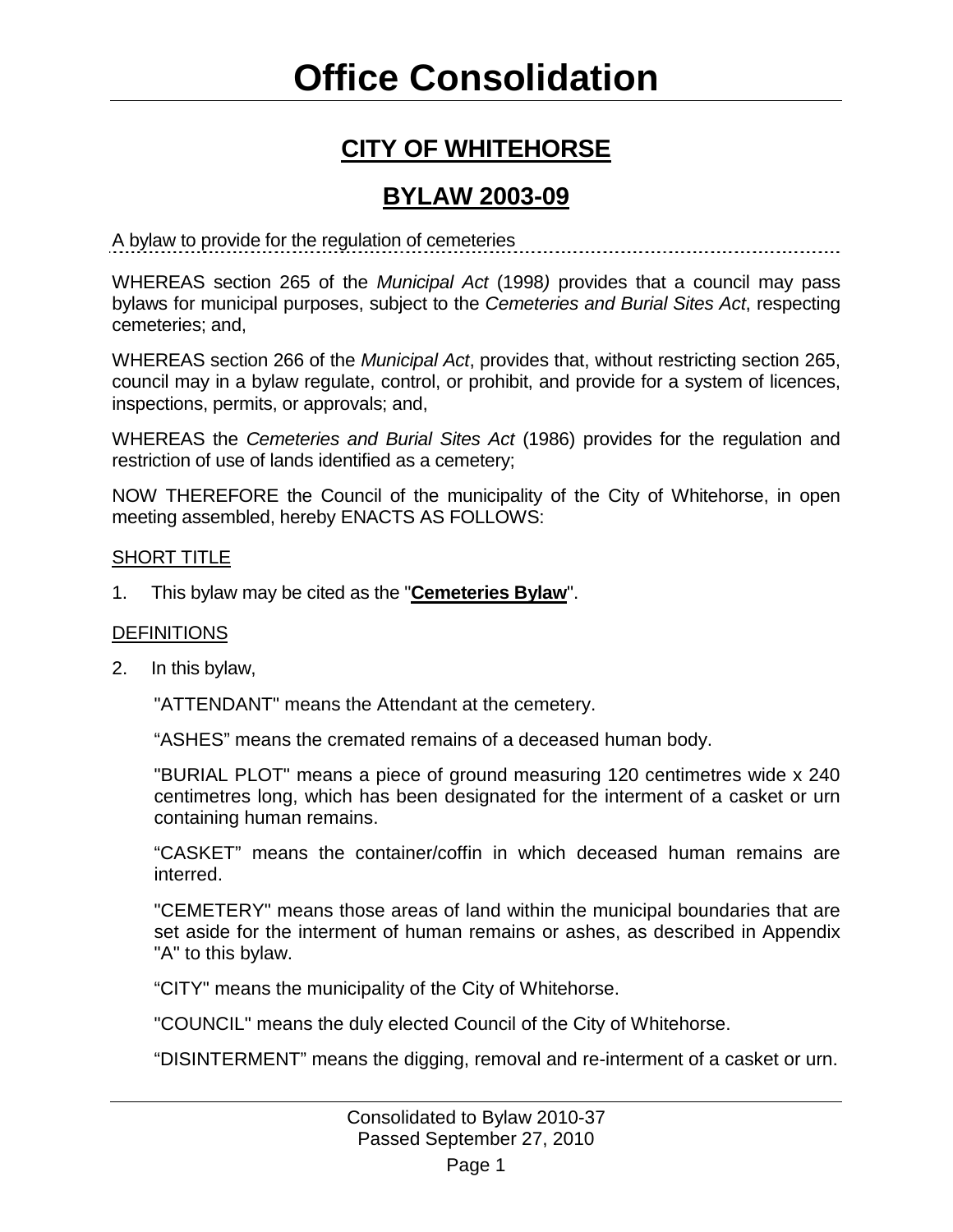"HOLIDAY" means a statutory or declared holiday as well as any day designated in a collective agreement of which the City is a signatory.

"HUMAN REMAINS" means the remains of a deceased human body.

"IMMEDIATE FAMILY" is defined as spouse, mother, father, sister, brother, son, daughter, grandparents, and may also include common-law relationships.

"INTERMENT" means the digging and preparation of the grave, placing of the casket or urn, filling the grave, levelling the ground, and re-establishing the grass.

"MANAGER" means the Manager of the Parks and Recreation Department of the City of Whitehorse or his/her designate.

"MEMORIAL TABLET" means a structure of bronze, marble or granite or other material for memorial purposes placed on any grave or plot level with the surrounding surface.

"MONUMENT" means a memorial of stone or other material which projects above the level of surrounding ground.

"NORMAL BUSINESS HOURS" means the hours of 8:00 a.m. to 4:00 p.m., Monday to Friday, excluding statutory holidays.

"PLOT HOLDER" means:

- (1) A person for whom a Plot Reservation Certificate has been issued;
- (2) After the death of the person described in (1) or after the death of a person for whom a plot had not been reserved, the person with the right to control the disposition of the human remains.

"PLOT RESERVATION CERTIFICATE" means a certificate issued by the City reserving a plot in the cemetery for the interment of a casket or urn.

"URN" means the container for cremated human remains.

"VAULT" means a manufactured fibreglass or concrete shell that the casket is placed into prior to an interment.

"WINTER MONTHS" means the period from October 1 to April 30.

### PUBLIC ACCESS

3. Cemeteries shall be open to public access from 8:00 a.m. until 11:00 p.m. or as designated. Vehicle access shall be available Monday to Sunday, from 8:00 a.m. until 5:00 p.m. from May 1 to September 30. For vehicle access from October 1 to April 30, prior arrangements shall be made with the Manager.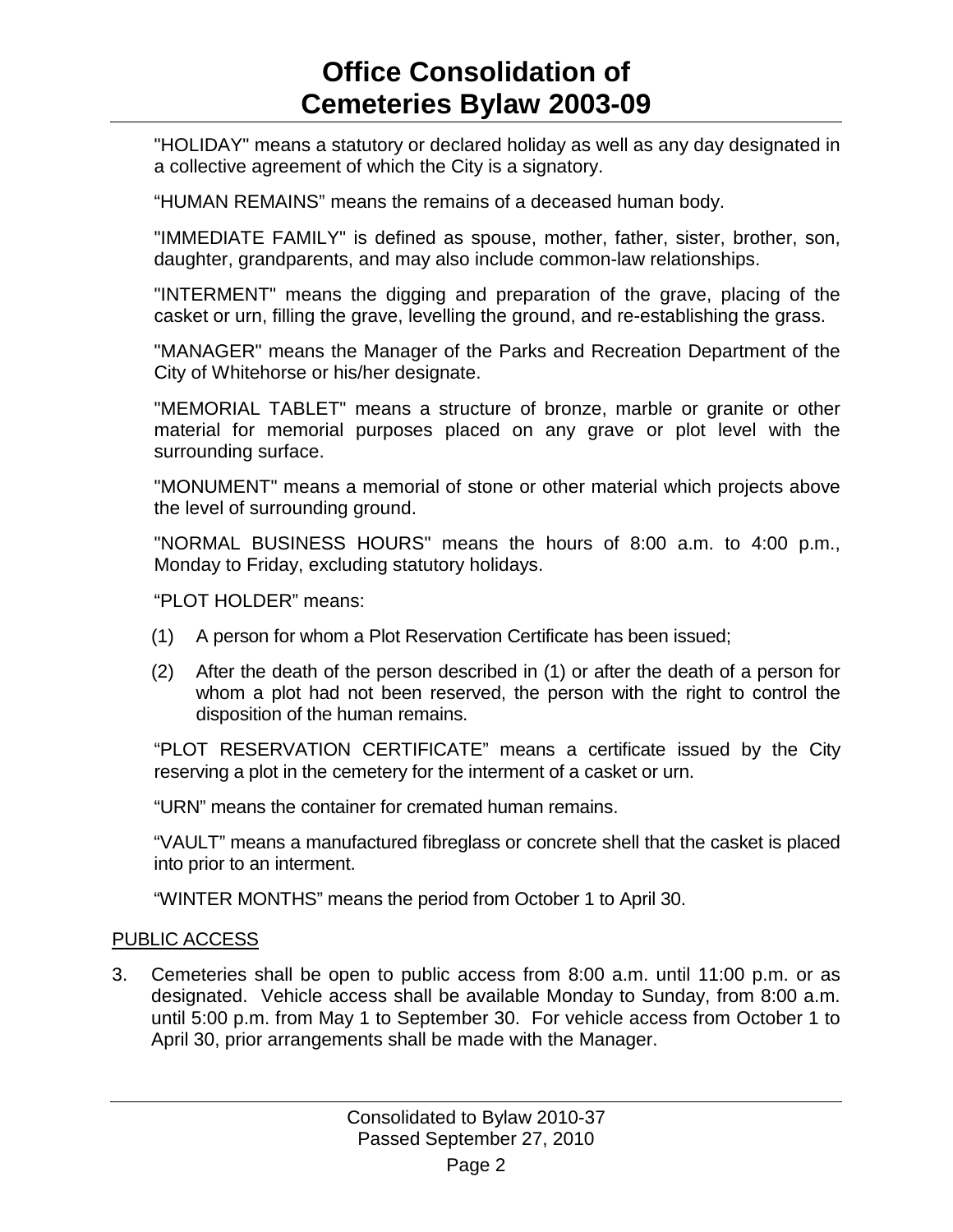- 4. No person shall enter or remain in a cemetery between the hours of 11:00 p.m. and 8:00 a.m. without the permission of the Manager.
- 5. No person shall drive an automobile or other vehicle anywhere in a cemetery other than on a designated road or lane, with the exception of vehicles or equipment necessary for the operation and maintenance of the cemetery.
- 6. No person shall at any time take into a cemetery an off-road motorcycle, snow machine or all-terrain vehicle.
- 7. No person shall drive any vehicle through the cemetery at a rate of speed greater than 15 kilometres per hour.

### ADMINISTRATION

- 8. The cemeteries of the City shall be under the general supervision and control of the Manager.
- 9. The computerized records, plans, documents and instruments relating to the cemeteries shall be under the supervision, charge and control of the Manager.
- 10. The Manager shall:
	- (1) On application and payment of fees, make all sales of plots;
	- (2) On application and payment of fees, issue the Plot Reservation Certificate;
	- (3) On application by the holder, cancel reserved plots and refund any fees paid;
	- (4) On application and payment of fees, issue Interment Permits;
	- (5) Ensure that documentation is sent to the City Clerk's office.

### PLOTS

- 11. A grave in a cemetery shall be dug to a minimum depth of:
	- (1) One point five (1.5) meters for the interment of a casket;
	- (2) Zero point six (0.6) meters for the interment of an urn.

### (*Bylaw 2010-37 passed September 27, 2010*)

- 12. Urns may be interred in a plot which:
	- (1) Contains the casket or urn of a member of the deceased's immediate family; or
	- (2) When sold, was designated by the purchaser to be used for the interment of the ashes of specified individuals in addition to the casket or urn of the person for whom the first plot was purchased.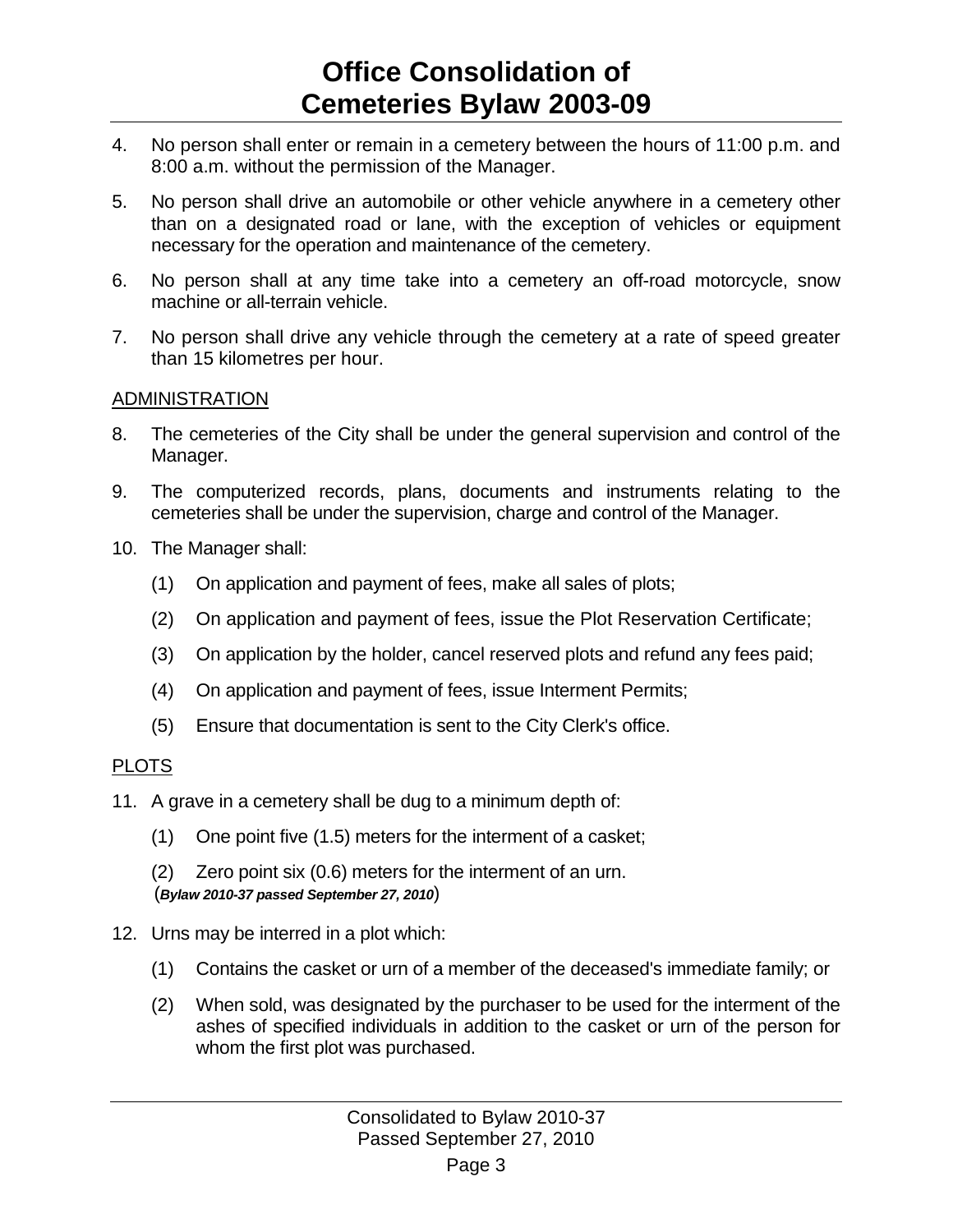- 13. Vaults are compulsory for all casket interments and each vault used in the cemetery shall be made of fibreglass not less that 50 mm thick and shall consist of two sidewalls, two end walls, a base and a cover sufficient to bridge the casket over its entire length.
- 14. Such vaults may be supplied by the City but at the expense of the person applying for the Interment Permit.
- 15. Except as otherwise provided in this bylaw, no casket shall be interred within twentyfour (24) hours after the issuance of an Interment Permit.
- 16. Only the Medical Health Officer may order the immediate interment of a casket.
- 17. Interments shall take place between the hours of 8:00 a.m. and 4:00 p.m. during the weekdays of Monday to Friday, excluding statutory holidays.
- 18. No plot shall be defined by a fence, railing, curbing or hedge or by other markings save by a memorial marker or monument as set out in the monument section of this bylaw.
- 19. Flowers and wreaths, adornments, standards, plants, artificial or otherwise may be placed on a plot but may be removed when their condition is deemed to be detrimental to the general appearance of the cemetery. Any container permitted by this section is subject to the approval of the Manager.

### **MONUMENTS**

- 20. A monument shall be made of granite, marble or other suitable material commonly used for that purpose.
- 21. All monuments are considered to be the property of the purchaser and required care or repair is the responsibility of the purchaser. It is the responsibility of the purchaser to arrange for the delivery of the monument to the cemetery for placement.
- 22. Only one monument shall be permitted on a plot unless written permission is obtained from the Manager.
- 23. A monument shall not be installed except by the Attendant with the approval of the Manager.
- 24. No work shall be done upon any monument, nor shall the monument be removed from any plot without permission from the Manager.
- 25. A monument shall be installed on a base provided by the City or a base approved by the Manager.
- 26. The dimensions of a regular monument shall not exceed twenty centimetres (20cm) in height, seventy-five centimetres (75cm) in width, and thirty centimetres (30cm) in depth unless prior approval has been obtained from the Manager.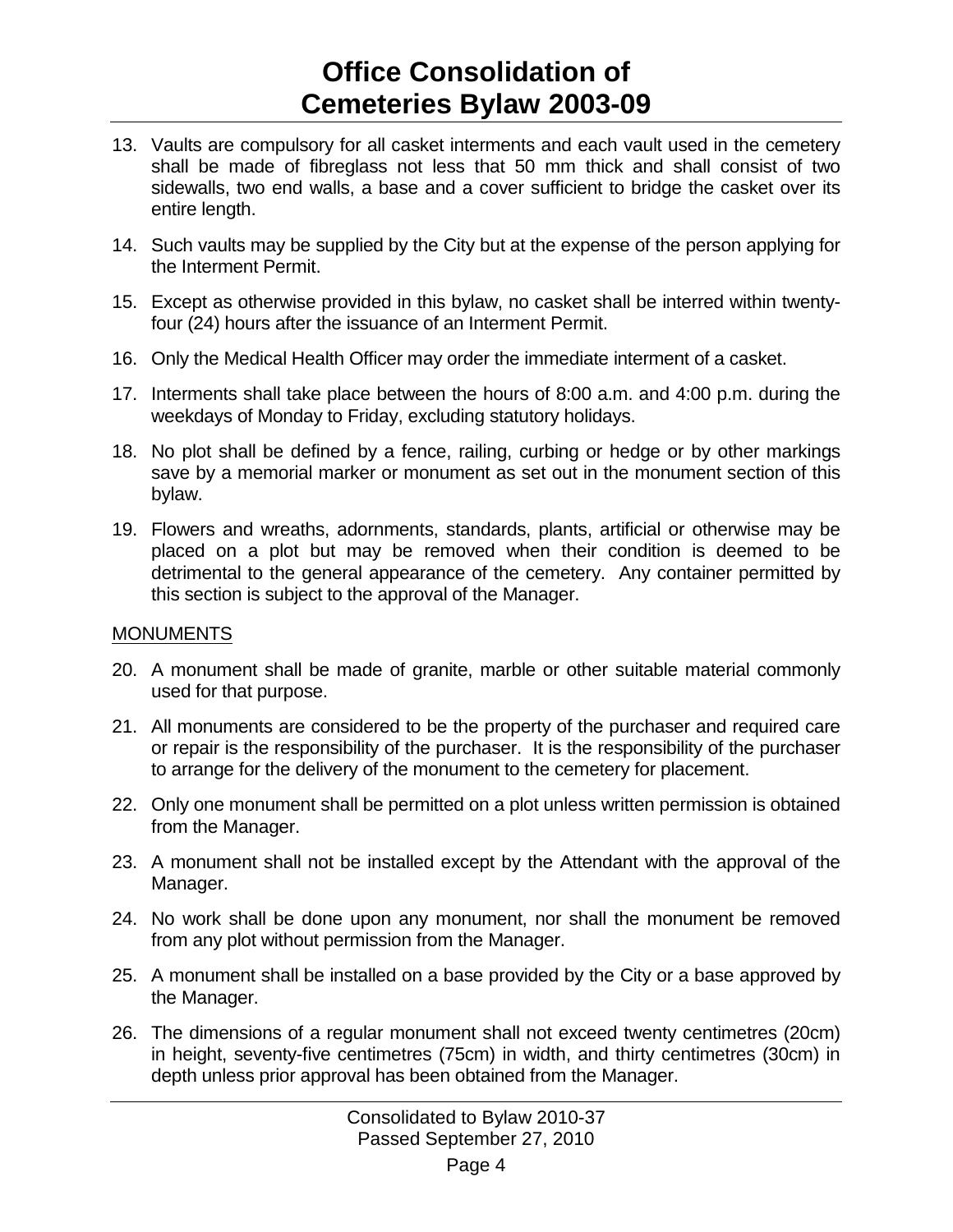- 27. The cost for the placement of a regular size monument shall be included in the purchase of the plot. Oversized monuments shall be subject to approval and charges as specified in the Fees and Charges Bylaw.
- 28. An organization or group wishing to construct a specific monument shall submit detailed design drawings of the monument to the Manager for approval.

### PLOT RESERVATION AND ASSIGNMENT

- 29. A person may apply to the City for reservation of a plot within the cemetery and upon payment of the fee shall be issued a Plot Reservation Certificate, provided that the plot is available.
- 30. A Plot Reservation Certificate shall be a contract of sale and no interment permit may be issued or interment in the cemetery shall occur, prior to the issuance of a Plot Reservation Certificate or other existing reservation made pursuant to a previously applicable bylaw or regulation.
- 31. The issuance of a Plot Reservation Certificate does not grant the plot holder any rights regarding the plot, beyond the right to be interred in the plot.
- 32. The issuance of a Plot Reservation Certificate does not grant any plot holder the right or interest in any roads, paths or common areas of the cemetery other than as a means of access to the plot, nor any right of interest in the gardens, structures, buildings or other property or improvements of the cemetery.
- 33. A plot holder shall not allow or permit any interment in the reserved plot, and shall not transfer or dispose of the right to use the plot to another person, group, or organization unless that interment, transfer or disposal is made pursuant to this bylaw and all other applicable legislation.
- 34. Where a particular plot has been reserved, and the plot holder wishes to transfer the reservation to a different plot in the cemetery, the City may transfer the reservation upon receipt of the difference, if any, between the fee paid to reserve the original plot, and the fee due as of the date of transfer to reserve the new plot. A new Plot Reservation Certificate shall be issued.
- 35. A plot holder may request a transfer of the right of interment in a plot to a spouse or other family member by submitting the request in writing to the Manager.
- 36. Where a plot holder wishes to cancel a reservation for a plot that has not yet been used for interment, without transfer of rights to another plot or another person, they shall notify the Manager in writing requesting such cancellation.
- 37. Where a person has requested cancellation of a plot reservation pursuant to section 36, he shall be entitled to a full refund of the amount paid without interest, as evidenced in the City's records, for the reservation.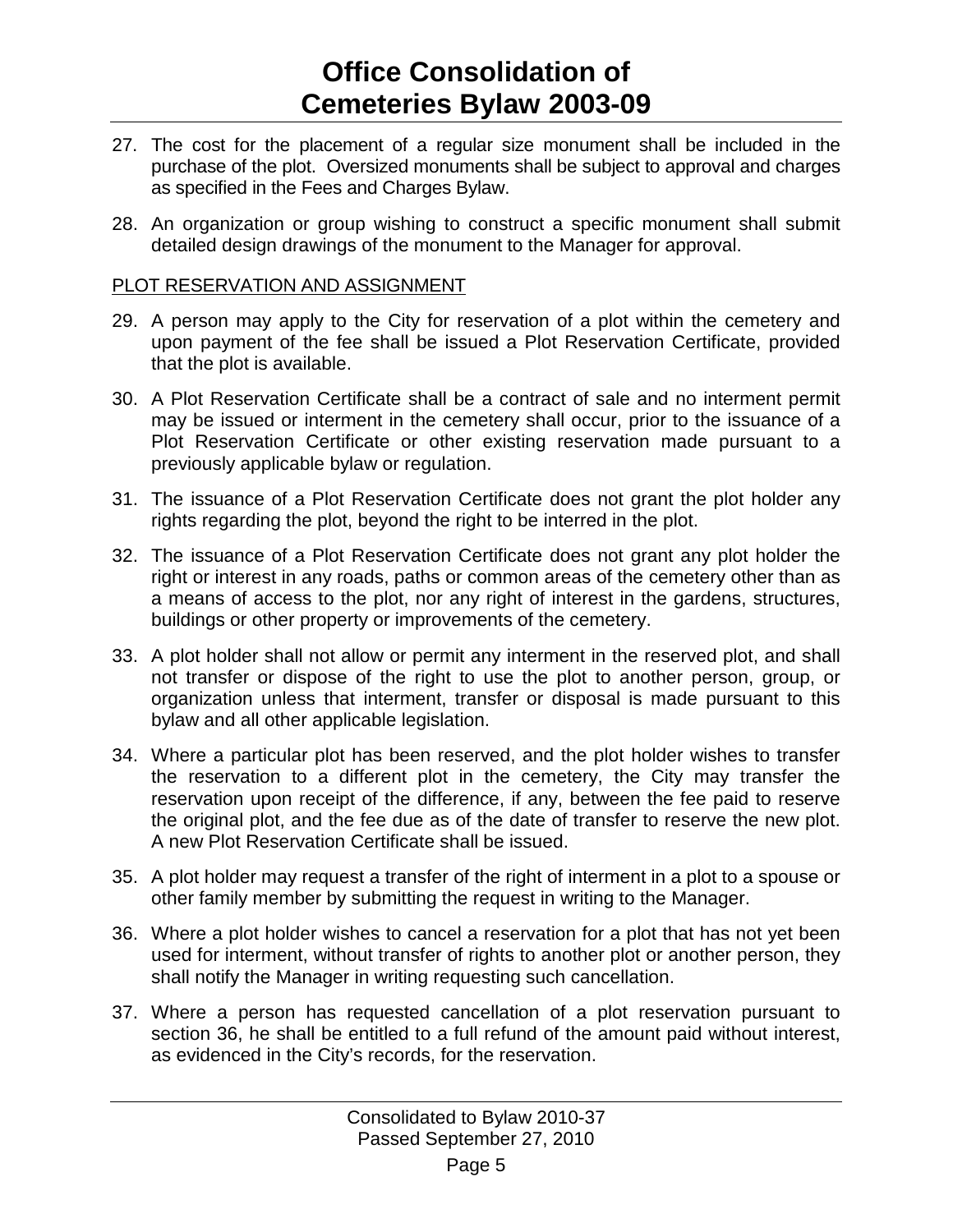- 38. In the event that an error on the part of the City is discovered in a plot reservation prior to the use of the plot for interment, and that plot is no longer available, the City shall:
	- (1) Amend the affected Plot Reservation Certificate, or other reservation made prior to the enactment of this bylaw, so as to provide a plot of equal or greater value and similar location acceptable to the plot holder; or
	- (2) Cancel the plot reservation and refund the full amount paid as evidenced in the City's records.
- 39. The plot holder shall notify the City of the plot holder's preference within 30 days of the notification of the error, otherwise the City shall be entitled to make the decision.

### **PERMITS**

- 40. In addition to any of the requirements of this bylaw, no human remains shall be interred or cremated prior to the issuance of a burial permit by a district registrar of vital statistics under the Vital Statistics Act.
- 41. No casket or urn shall be interred in the cemetery prior to the issuance of an Interment Permit.
- 42. Where no plot has been previously reserved for an interment, or transferred pursuant to this bylaw, a plot must be reserved through the application for and issuance of a Plot Reservation Certificate concurrent with the application for and issuance of an Interment Permit.
- 43. A person with the right to control the disposition of human remains may apply to the City for permission to have human remains or ashes interred in the cemetery, and upon payment of the interment fees may be issued an Interment Permit.
- 44. An application for an Interment Permit shall include the following information:
	- (1) The name and date of birth of the deceased;
	- (2) The date and time of the funeral;
	- (3) The cause of death;
	- (4) And special instructions including any received from the Medical Health Officer relative to that interment; and
	- (5) Any other information necessary to comply with this bylaw and any other applicable legislation, or necessary to allow the Attendant to prepare the plot for interment.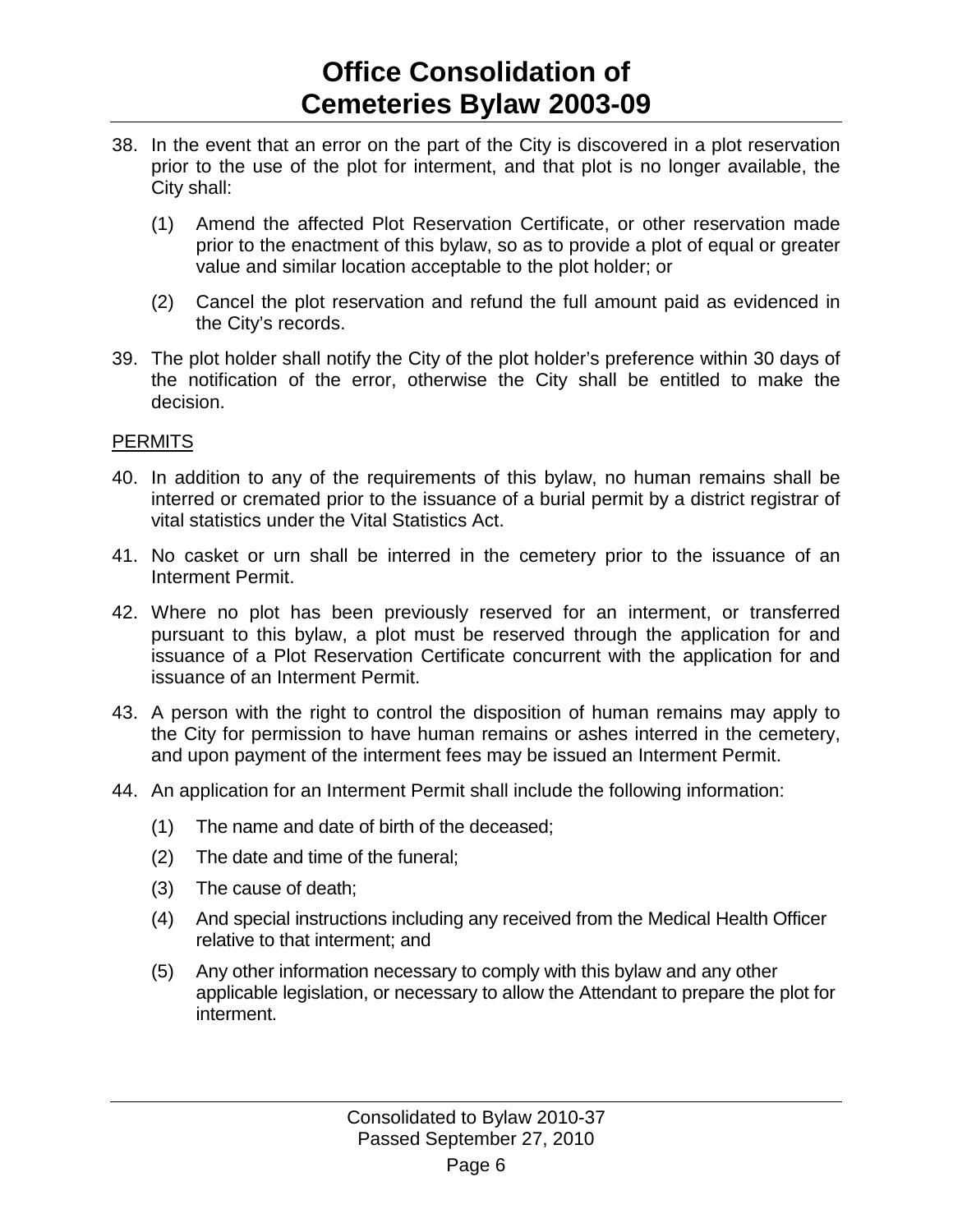- 45. Where public health or safety, or personal moral or religious beliefs require interment within the 36 hours, an application may be submitted and the City may issue an Interment Permit.
- 46. Upon the issuance of any Interment Permit or upon receiving a valid request or order for disinterment, the City shall notify the Attendant of:
	- (1) The date and time scheduled for interment, or disinterment;
	- (2) The name of the deceased;
	- (3) The number and location of the plot to be used; and
	- (4) Any special instructions including any received from the Medical Health Officer relative to that interment, or disinterment.

### INTERMENT

- 47. Each plot may be used for the interment of up to:
	- (1) One (1) adult sized casket and four (4) urns; or
	- (2) Five (5) urns.
- 48. Where the urns are to be buried in a plot with a casket, the urns shall be interred directly above the casket
- 49. Caskets shall be covered by at least zero point eight three (0.83) metres of earth between the general surface level of the ground and the top of the vault. (*Bylaw 2010- 37 passed September 27, 2010*)
- 50. Urns shall be covered by at least zero point three (0.3) metres of earth between the general surface level of the ground and the top of the urn.
- 51. No casket other than a casket containing deceased human remains shall be interred in the cemetery.
- 52. No plot shall be dug or opened or closed by any person other than the Attendant, or other person duly authorized by the City.
- 53. If the scheduled date and time of an interment or disinterment is such that the plot must be dug, opened, or closed other than during normal business hours, the after normal hours fees shall be charged as set out in the Fees and Charges Bylaw.
- 54. No methods of interment above ground shall be permitted in the cemetery.
- 55. When a plot is required to be prepared a minimum of two (2) working days in summer (May 1 to September 30) and three (3) working days in winter (October 1 to April 30) prior notice must be given to the City.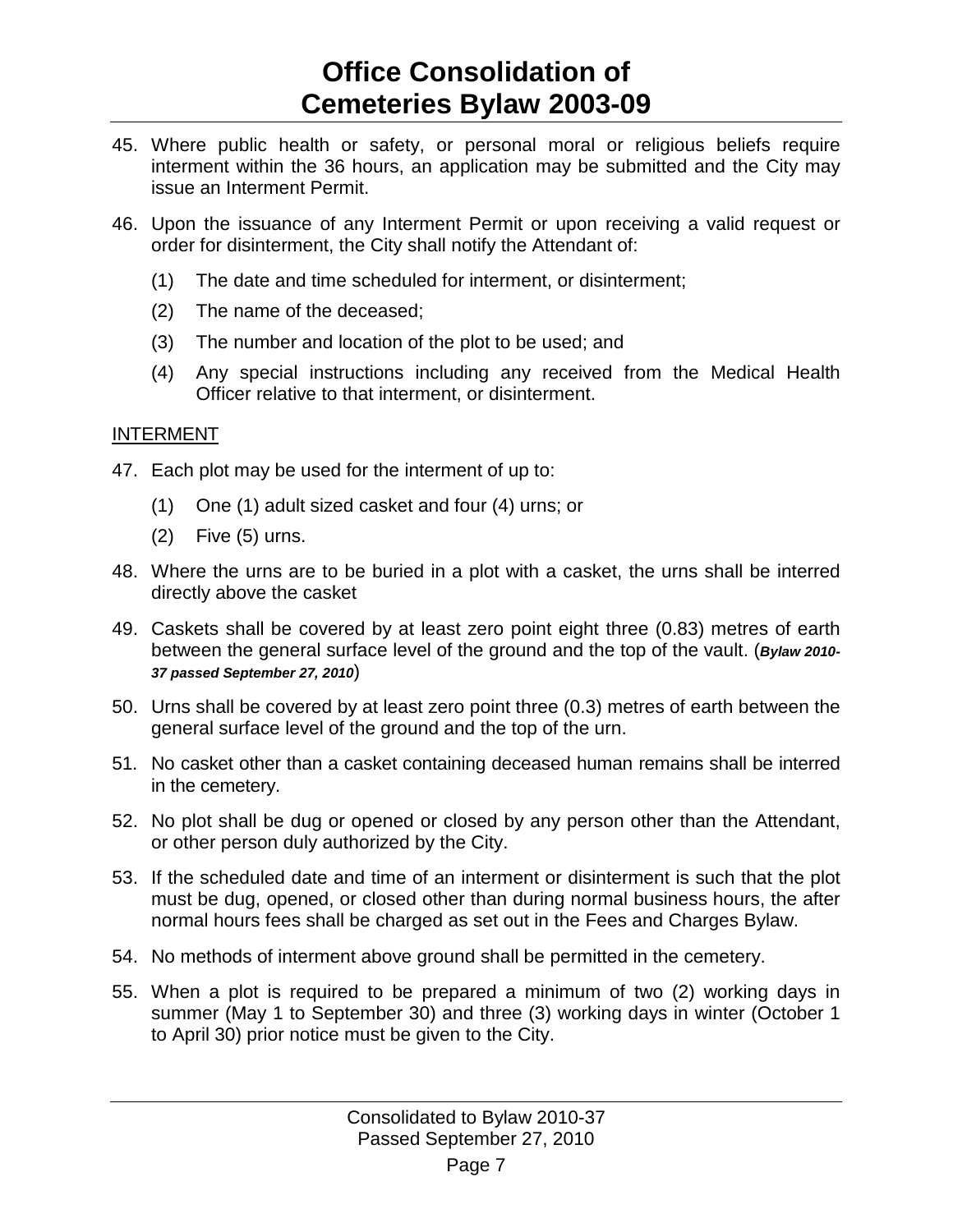#### **DISINTERMENT**

56. No casket or urn shall be disinterred unless authorized by the Manager and will follow all guidelines and legislation of such.

#### GENERAL PROVISIONS

- 57. All applications for permits or certificates in this bylaw shall be made in the forms prescribed.
- 58. The City shall provide care and maintenance for all cemeteries governed by this bylaw.
- 59. One third (1/3) of the plot price shown in the Fees and Charges Bylaw shall be set aside in an interest-generating account.
- 60. No picnic, parties, or gatherings, except for funerals or some ceremony or observance permitted by the Manager shall be held or allowed within a cemetery.
- 61. No person shall play any game, recreational, sporting or play activity in any cemetery.
- 62. The Manager is responsible for the complete care and maintenance of the cemetery and individual planting or landscaping is expressly forbidden.
- 63. No person shall damage any tree, shrub or plant growing in a cemetery, nor pick or destroy any flower growing therein, or write upon, mark or scratch or deface any monument, plaque, cross, building or structure within or around a cemetery.
- 64. No owner of an animal shall permit such animal anywhere in a cemetery other than on a designated road, lane or walkway. The animal shall be on a leash, which is not longer than two metres, and which is held at all times by a person able to control the animal. The exception is animals used by visually impaired individuals as guide dogs.
- 65. All persons and funeral or other interment processions in the cemetery shall obey the instructions of the Attendant, and shall behave with proper decorum and respect, and shall not disturb the quiet and good order of the cemetery. The Attendant may remove any person not complying from the grounds of the cemetery.
- 66. The use of alcohol or drugs on the cemetery grounds is strictly prohibited.

#### ENFORCEMENT

67. Every person who violates any provision of this bylaw is guilty of an offence and is liable to a fine not exceeding ten thousand dollars (\$10,000.00) where proceedings are commenced pursuant to the summary conviction provisions of the *Criminal Code of Canada*." (*Bylaw 2006-17 passed May 8, 2006*)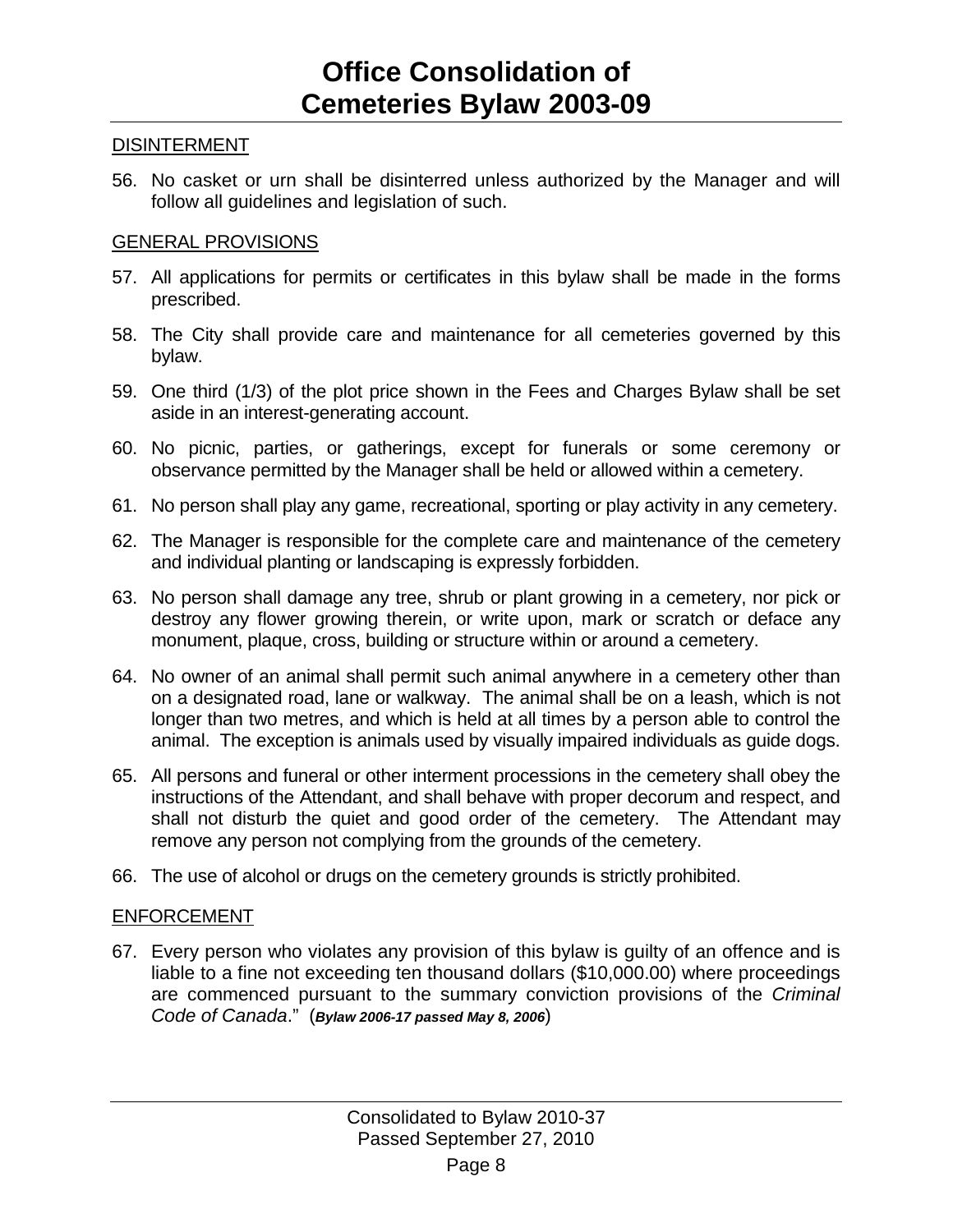### BYLAW REPEAL

68. Cemeteries Bylaw 96-03, including all amendments thereto, is hereby repealed.

### COMING INTO FORCE

69. This bylaw shall come into full force and effect on the final passing thereof.

**FIRST** and **SECOND READING**: May 12, 2003 **THIRD READING** and **ADOPTION**: May 26, 2003

*ORIGINAL BYLAW SIGNED BY:*

### "Ernie Bourassa"

Ernest J. R. Bourassa, Mayor

### "R. Fendrick"

Robert I. Fendrick, City Clerk